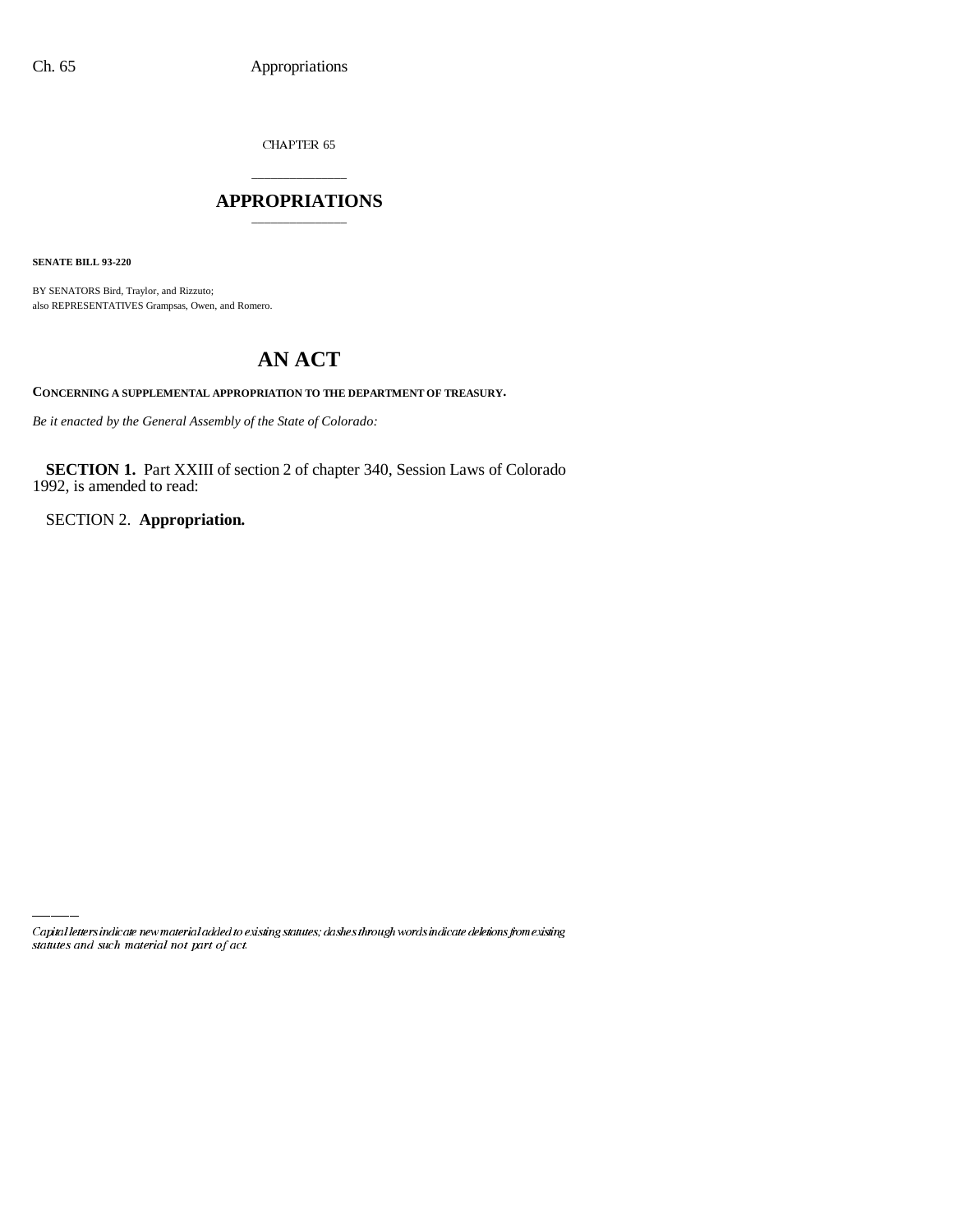### Appropriations Ch. 65

|                   |    | <b>APPROPRIATION FROM</b> |              |                |
|-------------------|----|---------------------------|--------------|----------------|
| <b>ITEM &amp;</b> |    | <b>GENER</b>              | <b>CASH</b>  | FEDERA         |
| SUBTOT TOTAL      |    | AL.                       | <b>FUNDS</b> | <b>L FUNDS</b> |
| AT.               |    | <b>FUND</b>               |              |                |
|                   | \$ |                           | \$           | \$             |

9

1

#### **PART XXIII DEPARTMENT OF THE TREASURY**

#### **(1) ADMINISTRATION** <sup>108</sup> Personal Services 730,827 738,704  $(17.0)$  $\overline{FTE}$ )<br>29,236 Group Health and Life 29,236<br>Short-term Disability 1,791 Short-term Disability 1,791<br>Salary Survey 8,796 Salary Survey Workers' Compensation  $\frac{3,513}{5,685}$ <br>118,050 Operating Expenses 118,050<br>Travel Expenses 5,922 Travel Expenses 5,922 Legal Services 18,456 26,456 Purchase of Services from Computer Center  $2 \overline{19,312}$ 6,800 Payment to Risk Management and Property Funds 310 425 Capitol Complex Leased 33,073 969,286 969,286<br>974,938 974,938 974,938 974,938 **(2) SPECIAL PURPOSE** Judges' Retirement 413,028 410,505 County Costs Pursuant to Section 39-3.5-106(1), C.R.S. 576,876 546,689 989,904 989,904<br>957,194 957,194 957,194 **(3) UNCLAIMED PROPERTY PROGRAM** Personal Services  $(8.0 \text{ FTE})$ <br> $110,708$ Operating Expenses 110,708<br>Travel Expenses 2,662<br>Leased Space 35,678 Travel Expenses Leased Space 452,309 452,309 **TOTALS PART XXIII (TREASURY)** \$2,411,49<br>9\$2,384,4 41 \$2,411,49 \$2,384,44